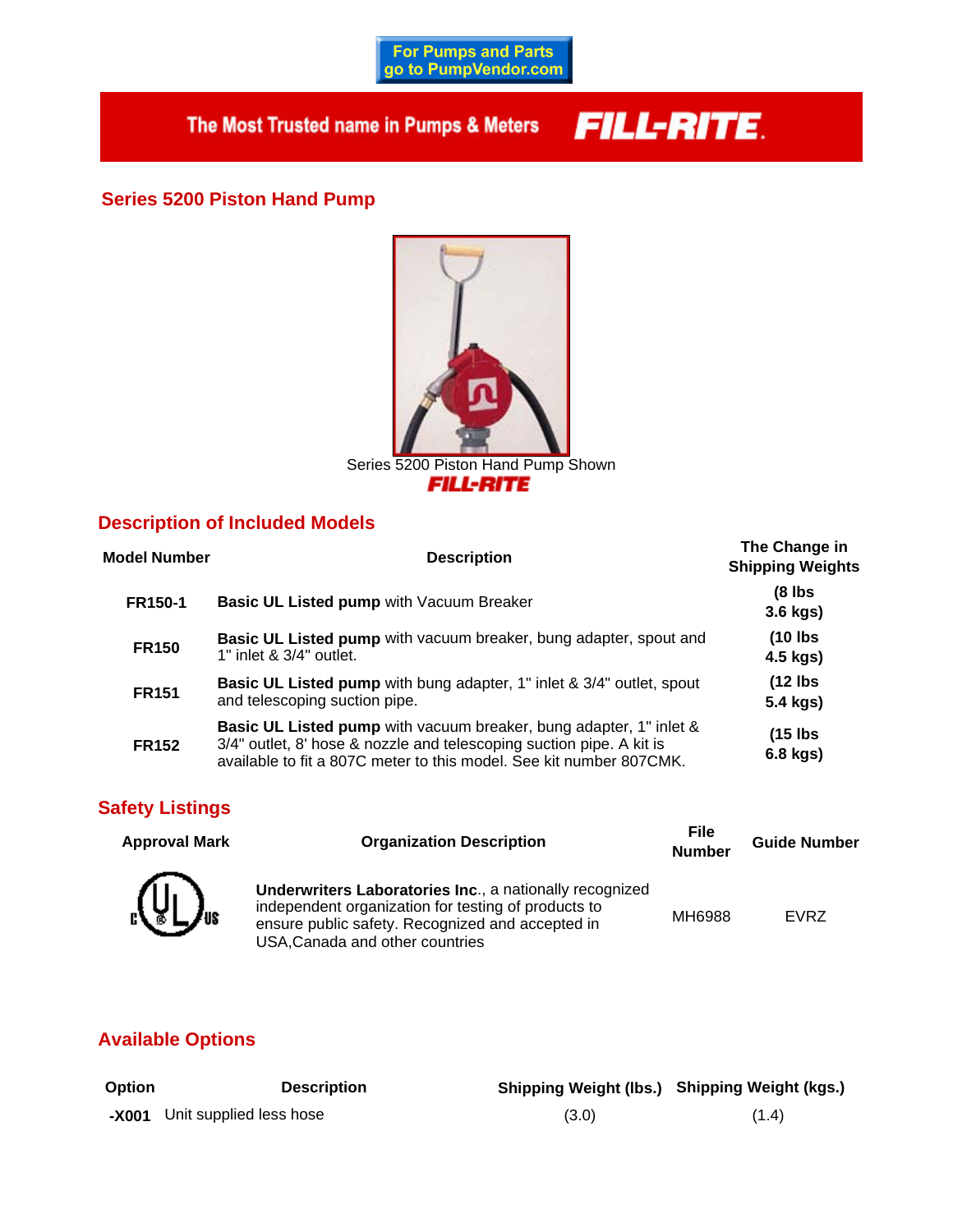| -X002 Unit supplied less telescoping suction tube | (2.0) | (0.9) |
|---------------------------------------------------|-------|-------|
| -X003 Unit supplied less nozzle                   | ۰     | ۰     |
| -X004 Unit supplied less spout                    | (2.0) | (0.9) |
| -X005 Unit supplied less hose and nozzle          | (3.0) | (1.4) |

## **Accessories**

| <b>Part Number</b> | <b>Description</b>                                        |
|--------------------|-----------------------------------------------------------|
| 5200F1593          | Barrel bung adapter with square headed screws.            |
| 5200F1619          | Discharge spout                                           |
| 5200F1750          | Hose - $5/8$ " X 8' with $3/4$ " ferrules                 |
| 5200F1790          | Hand pump nozzle.                                         |
| 5200F1839          | Telescoping steel suction pipe extends from 22" to 40"    |
| <b>807CMK</b>      | Model 807C Meter Kit to fit this meter to the FR152 pump. |
| 7000KTF7183        | Particulate filter kit                                    |
| 7000KTF7186        | Hydrosorb filter kit                                      |

## **Performance**

| <b>Flow Capacity</b>                                           | 20 GPM (76 LPM) at 100 Push/Pull Strokes per<br>Minute |
|----------------------------------------------------------------|--------------------------------------------------------|
| <b>Maximum Recommended Viscosity of Pumped</b><br><b>Fluid</b> | Diesel Fuel                                            |
| Maximum ambient operating temperature                          | 150 °F (66 °C)*                                        |
| Minimum ambient operating temperature                          | $-15$ °F (-26 °C)*                                     |
| <b>Minimum Dry Vacuum</b>                                      | 10 Inches of mercury                                   |
| <b>Minimum Suction Lift**</b>                                  | 11 feet for diesel & see below for gasoline***         |

\* Consult factory for extreme temperature applications outside this range.

\*\* The lift in feet is equivalent to the vertical distance from the surface of the fluid in the tank to the inlet of the pump, PLUS the friction losses through the vertical and horizontal runs of pipe. All elbows and other fittings must be included in the calculation of friction loss. The system should be designed to require a minimum amount of suction lift.

\*\*\* Lift of gasoline dependent on Reid's vapor pressure of the gasoline and it's temperature. The lower the vapor pressure and temperature, the higher the possible lift. Refer to the Practical Gasoline Suction Lift Considerations to determine the gasoline lift you can expect.

**CAUTION: Only pump clearly carrying the UL Listing Mark should be used with gasoline or any low flashpoint fluid. Look for the Mark.**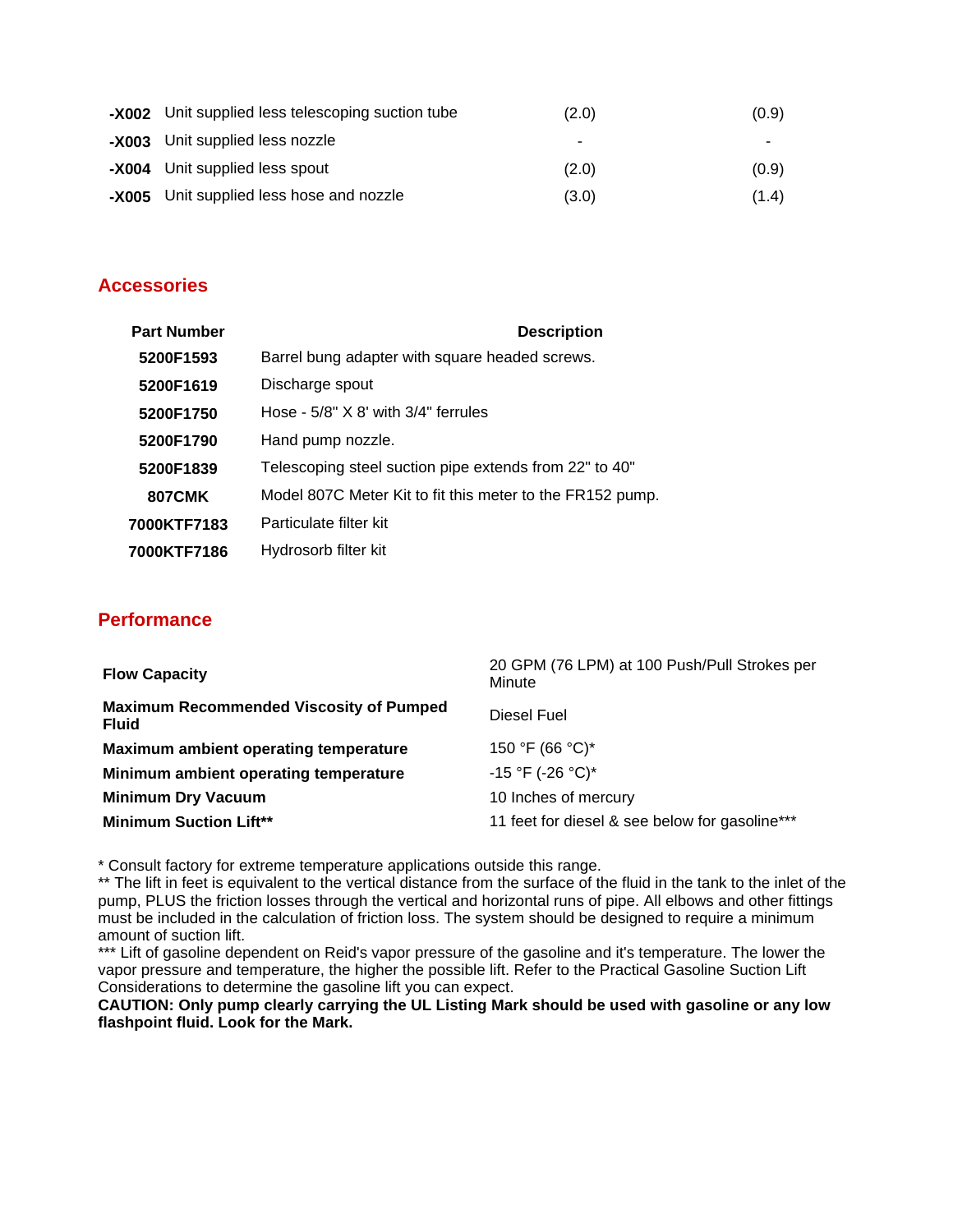# **Fluid Compatibility**

The Series 150 piston hand pumps are designed for petro products of all types. If there is a question for a particular fluid, check the affects of that fluid on the following wetted materials.

| <b>Zinc Plated Steel</b> | <b>Nickel Plated Steel</b>  | Aluminum   |
|--------------------------|-----------------------------|------------|
| Acetal                   | <b>300S Stainless Steel</b> | 400S Stair |
| <b>Buna</b> N            | Tefion                      | Nylon (1)  |
| PPS(2)                   | Viton (3)                   |            |

**Acetal 300S Stainless Steel 400S Stainless Steel Bylon (1)** 

(1) All pumps except FR150-1 and FR160-1

(2) FR156, FR159 & FR166 Only

(3) FR156, FR159 & FR166 Only

## **Dimensions**



External threads in bung adapter are designed to fit the standard 2" NPT bung found on most barrels and tanks.

## **Repair**

In normal use your Series 5200 pump should never require repair. If your pump stops pumping, check for loss of suction by moving the lever while holding your hand over the inlet opening. Lack of vacuum is usually a result of debris holding one or more of the valves open or clogging the inlet screen. A thorough cleaning will normally restore your pump to full operation.

Leakage around the handle shaft can be corrected by tightening the packing nut. Tighten this nut in 1/4 turn increments to the point where the handle still moves freely but all leakage has stopped.

For other problems it is recommended the pump be thoroughly flushed with diesel fuel, drained and returned to a service center for repair.